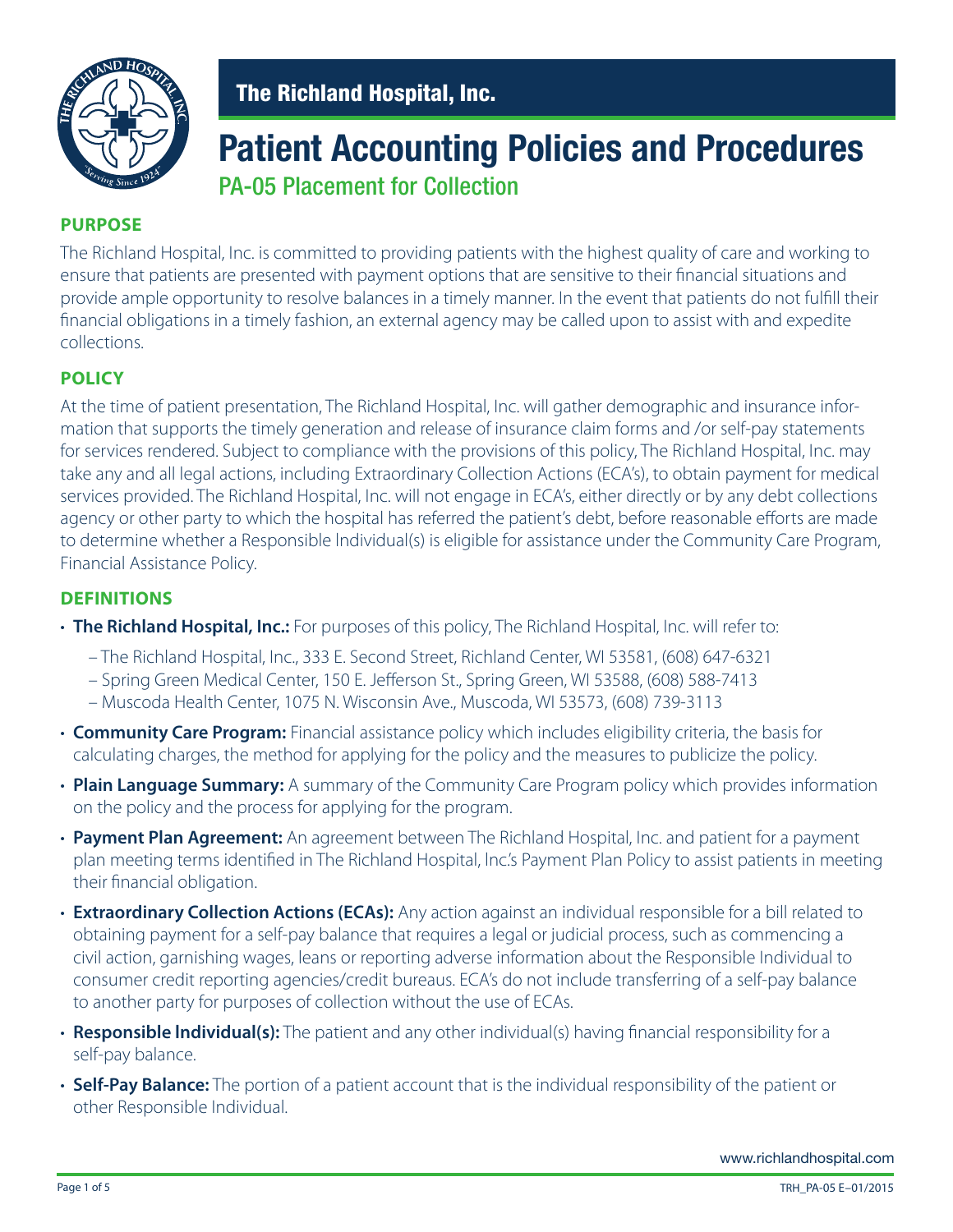

# **Patient Accounting Policies and Procedures**

PA-05 Placement for Collection

#### **PROCEDURE**

#### **ACCOUNTS WITH SELF-PAY BALANCE**

- Responsible Individual will receive a minimum of four (4) billing statements which include a conspicuous statement indicating financial assistance is available, the telephone number to call for assistance and The Richland Hospital, lnc.'s website address.
- One written notice will be sent to Responsible Individual informing them of the availability of financial assistance through the Community Care Program and Payment Agreements. This notice will inform Responsible Individual of the ECA's that may be taken if a payment in full, a Payment Plan Agreement or Community Care Program application request is not received. Responsible Individual will be given a minimum of 30 days from the date of the notice or 120 days from the first post discharge billing statement, whichever is later, to respond. A Plain Language Summary of The Richland Hospital Inc. 's Community Care Program Policy will be included with the written notice indicated above.
- Patient accounting personnel will make not less than one attempt to verbally inform Responsible Individual, either in person or by telephone, of the availability of financial assistance during the course of this cycle, but not less than 30 days prior to placement with an outside collection agency.
- If payment in full, a Payment Plan Agreement or Community Care Program application is not received, the final Notice of Collection is sent as a part of the message section of statement number four for Hospital services and a unique letter for Muscoda Health Center or Spring Green Medical Center (collectively, "Clinic"). Responsible Individual has 30 days to respond to the notice.
- If payment in full, a Payment Plan Agreement or a Community Care Program application is not received within 30 days from the Notice of Collection or 120 days from the first postdischarge statement, whichever is later, the account may be referred to an outside collection agency and ECA's may commence. Hospital and external collection agencies may also take any and all legal actions including but not limited to telephone calls, emails, texts, mailing notices and skip tracing to obtain payment for medical services provided.

#### **COMMUNITY CARE PROGRAM APPLICANTS**

- At the point a Responsible Individual requests a Community Care Program application, the above procedure will cease and the following procedure will take effect.
	- Upon request, a Community Care Program application will be sent/given to the Responsible Individual along with a cover letter detailing documentation required to process the application.
	- Application must be returned within 30 days from the date the Responsible Individual is given or mailed the application.
	- If incomplete or insufficient documentation is received, Responsible Individual will be notified in writing of the missing or incomplete documentation. Responsible Individual will have 30 days from the date of the notification to provide the missing information or documentation.
	- Failure to submit a completed application or subsequently requested documentation within 30 days may result in the application being denied, the account being referred to an external collection agency and ECA's may commence.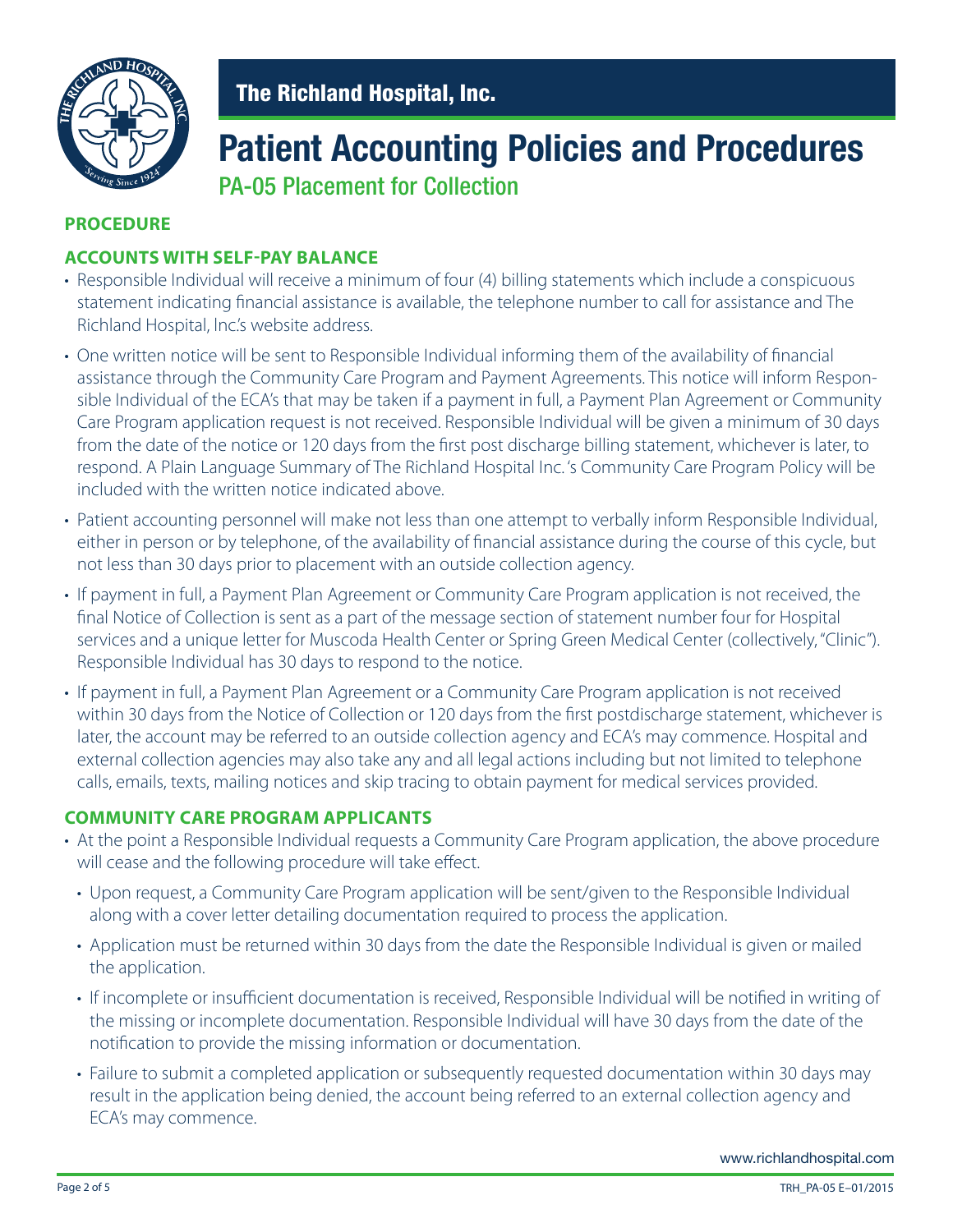

## **Patient Accounting Policies and Procedures** PA-05 Placement for Collection

- If a Community Care Program application is received after an account has been referred to an external collection agency, but prior to 240 days from the date of the first post-discharge billing statement, the external collection agency will be instructed to discontinue collection activity until the Community Care Program application has been processed. If the application is approved for a full or partial discount, the external collection agency will be notified and instructed to remove or reverse any ECAs that may have been taken and the account will be referred back to The Richland Hospital, Inc.
- Responsible Individuals approved for a partial discount will be notified in writing of their approval for a partial discount and an updated statement reflecting the new discounted amount due will be included.
- Responsible Individuals determined to be ineligible for a Community Care Program discount will be notified in writing of their ineligibility.
- The notification to Responsible Individuals determined to be ineligible for a Community Care Program discount or eligible for a partial discount will include a Payment Plan agreement. Responsible Individual will be provided 30 days to complete and return the Payment Plan agreement. Failure to return a completed Payment Plan agreement within 30 days could result in the account being referred to an external collection agency and ECAs may commence. Hospital and external collection agencies may also take any and all legal actions including but not limited to telephone calls, emails, texts, mailing notices and skip tracing to obtain payment for medical services provided.

#### **ACCOUNTS WITH A PAYMENT PLAN AGREEMENT**

- Accounts are maintained as active based upon the Responsible Individual's established payment plan agreement, including Responsible Individuals that have received a partial discount through the Community Care Program.
	- If a payment is not made as promised, the Hospital will send a written notice and attempt to make one telephone call to the Responsible Individual.
	- This notice will inform Responsible Individual of the missed payment, payment amount needed to keep account current and offer the Responsible Individual the opportunity to provide new or updated financial information to consider or reconsider their payment plan or eligibility under the Community Care Program.
	- The amount due from the Responsible Individual will be automatically incremented and reflected on Responsible Individual's statement to assure that the minimum balance due reflects the missed payment.
	- If the account is not made current within the next billing cycle, a final Notice of Collection as a part of the comment section of statement is issued and the Responsible Individual has not less than ten (10) days to bring the account up to current status.
	- If payment is not received within ten (10) days and the above procedure under "Patient With a Self-Pay Balance" has not been completed previously, the account will begin the procedure as defined under "Patient With a Self-Pay Balance".
	- If payment is not received within ten (10) days, and the above procedure under "Patients With A Self Pay Balance" has previously been completed, but no sooner than 30 days from the written notice regarding a missed payment plan payment was issued, the account may be placed with the external collection agency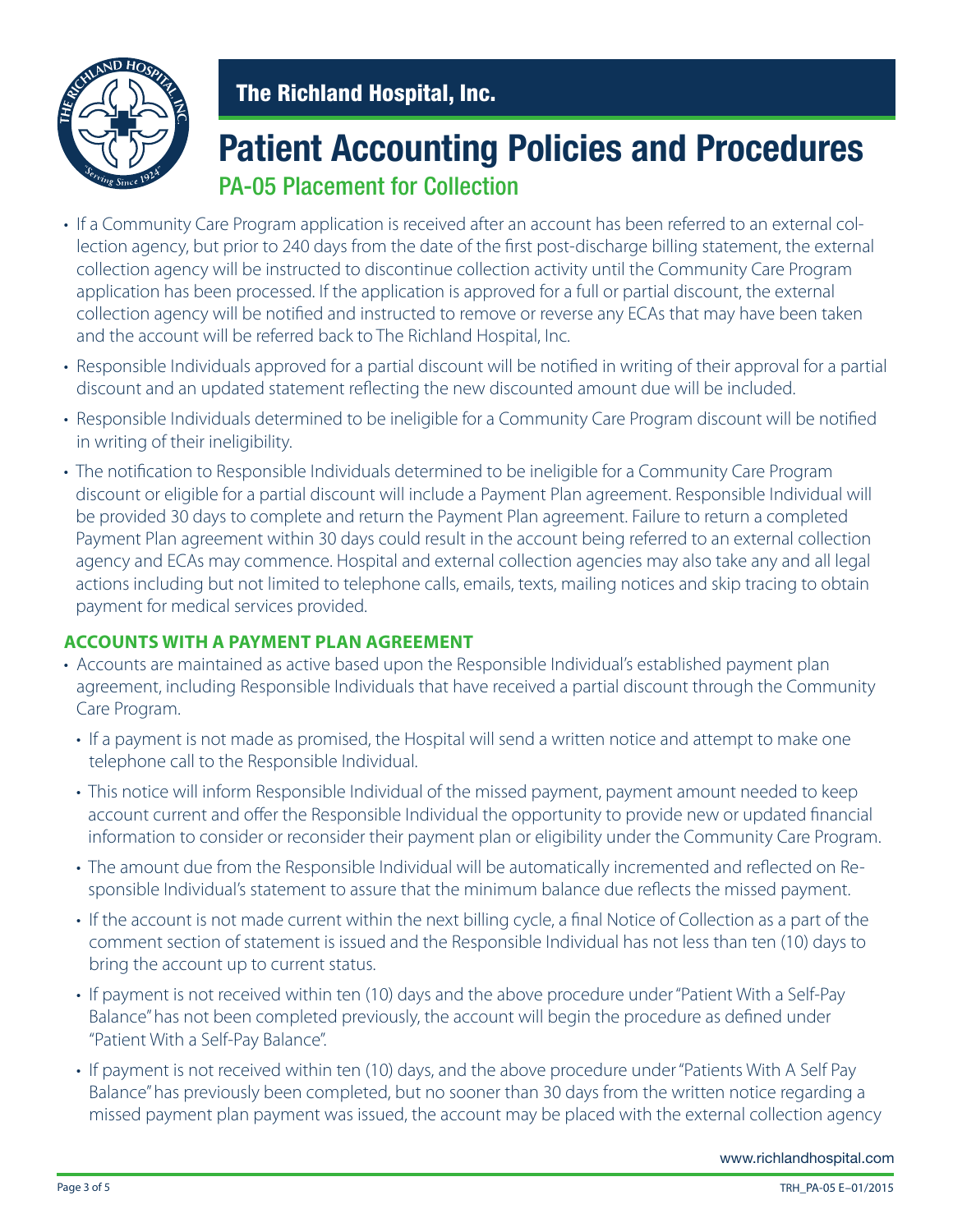

### **Patient Accounting Policies and Procedures** PA-05 Placement for Collection

 and ECAs may commence. Hospital and external collection agencies may also take any and all legal actions including but not limited to telephone calls, emails, texts, mailing notices and skip tracing to obtain payment for medical services provided.

#### **ADDITIONAL INFORMATION NEEDED FROM INSURED PATIENT**

- When incomplete or inaccurate insurance information is received from the patient or Responsible Individual, patient accounting will attempt to contact the Responsible Individual by phone and/or letter to obtain the needed or corrected information.
- When patient accounting receives a notice from an insurance company that additional information is required from the Responsible Individual, patient accounting will attempt to contact the Responsible Individual by phone and/or letter informing the Responsible Individual they need to contact their insurance company to provide the requested information.
- Thirty days from the date of contact to the Responsible Individual, patient accounting will contact the insurance company to determine if they have received a response from the Responsible Individual.
- If a Responsible Individual is deemed as non-responsive when contacted for additional detail or Responsible Individual has failed to contact his insurance company within 30 days following Responsible Individual contact by Patient Accounting Department, the account will be transferred to a Self-Pay status for billing.
- The account will then follow the Accounts with a Self-Pay Balance procedure above.

#### **UNDELIVERABLE BILLING STATEMENTS - U.S. POST OFFICE MAIL RETURNS**

- The Richland Hospital will use the following means to obtain a current address for an account
	- Responsible Individual is responsible for providing a current address to The Richland Hospital, Inc. upon registration and at the time of any subsequent change in address.
	- The Hospital maintains a contract with an external service provider to provide current address updates.
	- The Hospital maintains a contract with an internet based service provider to search for a current address.
	- One telephone call is attempted to the telephone number listed on patient account.
	- Billing personnel from The Richland Hospital, Inc., and the Clinics will work collectively to determine if either facility has a more recent address.
- Statements and correspondence returned by the U.S. Post Office as undeliverable will be considered to be provided as of the date it was mailed.

#### **IMPLEMENTATION AND REVIEW**

The Patient Accounting Supervisor has the responsibility for determining that the facility has made reasonable efforts to determine whether an individual is FAP eligible and may therefore engage in ECAs. The Patient Accounting Supervisor for The Richland Hospital, Inc. has authority to review and approve accounts recommended for collection activity. A report of accounts placed with the external collection agency will be submitted to the Patient Accounting Supervisor for The Richland Hospital, Inc. for documentation of approval. The authority to review, approve accounts recommended for collection activity, and documentation